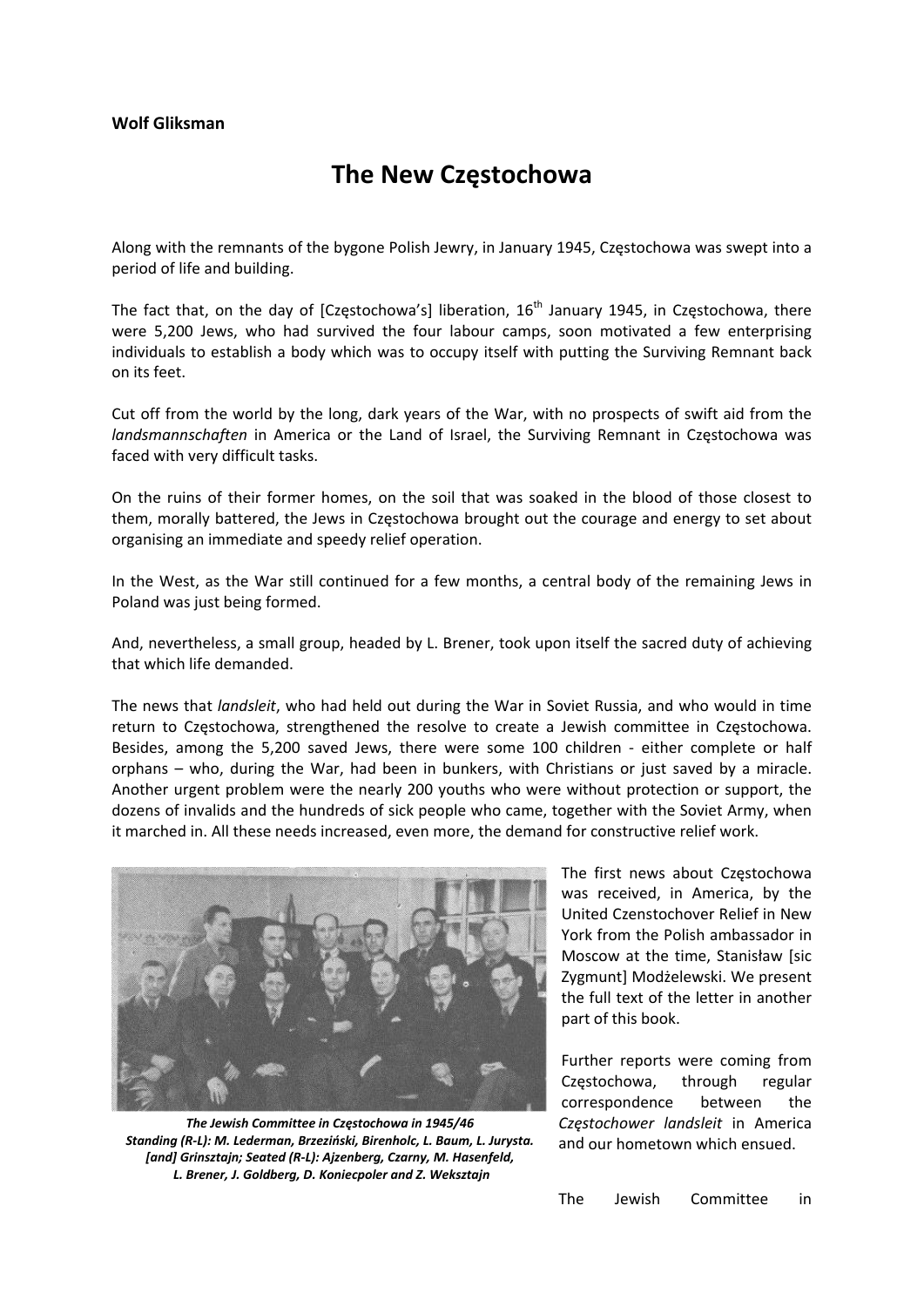Częstochowa made up of people from various political factions, with conscientious awareness, albeit with limited means, developed widespread activity.

They established homes for the homeless, invalids and children, a reading room, places for juveniles, and a preparatory school. Children and young people received lessons and were fully nourished.

And, even though for a short time, the number of Jews in Częstochowa decreased, and in May of that year the Jewish community in Częstochowa numbered only 2,000 Jews, with the return of Częstochowa Jews from different camps, in June, the number of Jews reached 6,000.

New tasks presented themselves to the Jewish *Kehilla*.

Cooperatives for cobblers, tailors, carpenters, locksmiths and barbers are organised. Certain difficulties emerge in connection with this ‐ such as obtaining craftsmen's cards [i.e. certificates]. But the Committee, with great efforts, also manages to overcome these difficulties.

A community began to be built, which was small but on healthy foundations. The Jewish population in Częstochowa began to work, trade and settle down to everyday life.

 $. r_1 \cdot r_2$ El en Tres officiers in أصلحت بالبرا بهكم فيلم الجلد ومعاونا dear molnes all the senior whyeve. form signs and عامضه احصان الهاه اعاندا فهاكر معتاد בי פרויון, ולקלם בידי בקלו, קבטיבל חייל בבור בייצור בריטון.<br>חייון חוד בידי בן לאון, ביינך של הקיילוגיה בידי בידי כל הקבל נולל ובני ל.<br>חייון חוד בידי בן לאון, ביינך של הקיילוגיה בלון של הקבל בלון אובני ל.<br>חייון חוד האלילוג  $\begin{pmatrix} \mu_0 & \mu_1 & \mu_2 & \mu_3 & \mu_4 & \mu_5 & \mu_6 & \mu_7 & \mu_8 & \mu_9 & \mu_1 & \mu_1 & \mu_2 & \mu_3 & \mu_4 & \mu_5 & \mu_7 & \mu_8 & \mu_7 & \mu_8 & \mu_9 & \mu_9 & \mu_1 & \mu_1 & \mu_1 & \mu_2 & \mu_3 & \mu_7 & \mu_7 & \mu_7 & \mu_7 & \mu_8 & \mu_7 & \mu_7 & \mu_8 & \mu_7 & \mu_8 & \mu_8 & \mu_7 & \mu_8 & \mu_7 & \mu_8 & \mu_8$  $P_{12}$  $J^{\prime 0}$   $\sim$   $3J^{\prime}$  $\mathbf{u}$ gisker osersky: Deployedly Roof religious os Good sile loop so ري<br>Ser Biology (Ser Biology)<br>المعروفية المعروفية  $T_{\mathcal{F} \mathcal{F} \mathcal{F} \mathcal{F}}$   $R_{\mathcal{F}}$ ברה לא ואיצורדי

*A thank‐you letter from the children of the I.L. Peretz School to the Ladies Auxiliary (summer 1946)*

One problem that was very difficult to bear was that of the Jewish children. After spending years in camps, bunkers, under "Aryan papers", with Christians or in cloisters, they needed a new education from the ground up. Some display neurological disorders, some are afraid to identify themselves as Jews, and there are even some who exhibit an attitude of hate towards Jews and Judaism. There were children who understood no Yiddish at all.

It took a great deal of energy and work to bring these children back into Jewish society.

The Jewish Committee organised the entire intelligentsia, the best pedagogic forces, and they enthusiastically threw themselves,

with heart and soul, into the work. After a short while, the fruits of these efforts could already be seen. The children start to learn Yiddish, play, dance and, from time to time, also put on performances ‐ in time, larger and more beautiful. Torn from their parents and those closest to them, they once again became Jewish children who had mastery of the spoken and written Yiddish language.

However, the displays of hate, on the part of some amongst the Polish populace, the murder of a few individual Jews in Częstochowa and in other cities, as well as the pogrom in Kraków, causes a new migration of the Częstochowa Jews and, at the end of 1945, the Jewish community in Częstochowa numbers 3,000 souls. In March 1946, the number falls to 1,200. To a certain extent, this also discourages the leaders of the small Częstochowa *Kehilla*. The work of the cooperatives and workshops is downsized and Jewish trade falls – but, fortunately, just for a short time.

Repatriation from the Soviet Union has begun. The number of Jews in Częstochowa begins to grow and the handful of builders, once again, takes to strengthening the Jewish community.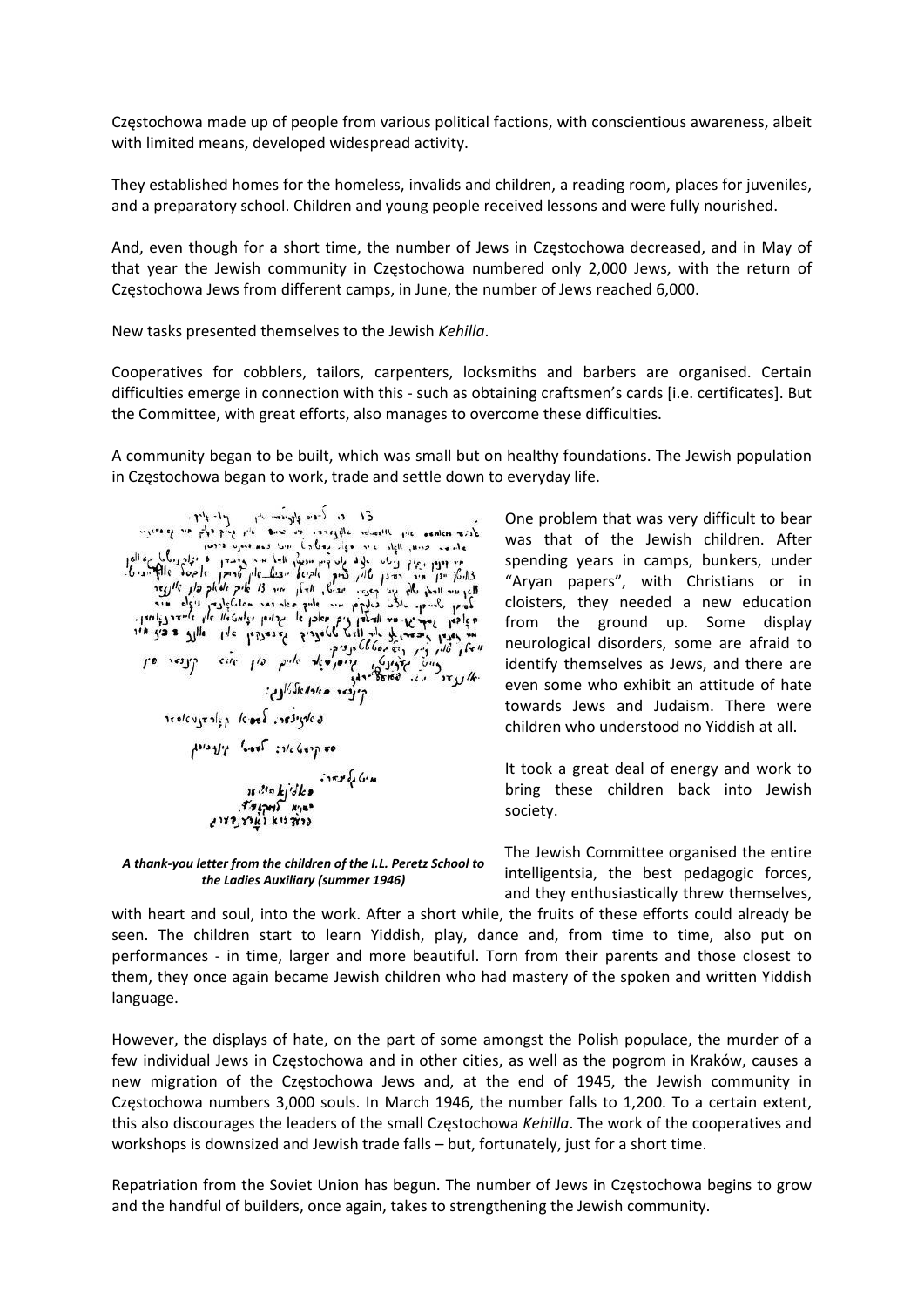The activity of the communal institutions and the workshops is once again expanding. Cultural activity also intensifies. In May 1946, the number of Jews reaches 2,500 souls. The belief in a [permanent] Jewish community increases and gives greater courage to the work.

But, already in July 1946, a new wave of anti‐Jewish excesses [viz. displays of hostility] sweeps across Poland. False rumours of ritual murders are spread. The dreadful pogrom takes place in Kielce ‐ and this results in a further decrease of the Jewish population in Częstochowa. And, although the spirits [of animosity] eventually subside, this causes a partial liquidation of private dwellings, businesses and workshops. A new migration has begun.

And, nevertheless, a Jewish community exists in Częstochowa ‐ small, but alive.

For [the reader] to have picture of the achievements in building up the new Jewish Częstochowa, [I] should like to present a statistical overview:

- a) Some 200 children have passed through the children's home. For many of them, their parents, who were separated from them during the War [or] general relatives or guardians, have been found again. In this manner, more than 100 children have once more received a home of their own.
- b) Dozens of invalids have been given prosthetic legs or arms and, thus, they have become partially fit for work ‐ some have even become independent.
- c) Hundreds of sick people were put up in hospitals and maintained by the Jewish Committee, until completely regaining their health. They are now under the care of the TOZ.
- d) A special home was arranged for the homeless.
- e) The elderly, the poor and those who are just infirm, as well as workers, receive free lunches, dry goods and such.
- f) A convalescent home was set up for patients with lung disease, and many of them have already recuperated.
- g) A kindergarten was established, where children, aged 3‐7, are educated in the Jewish spirit.
- h) Some 70 youths study at the supplementary schools.
- i) Repatriates also received, besides a one‐time stipend of 2,000 *złoty*, dry goods rations for one month and lunches for ten days to one month.

Some of the institutions listed [above] have already been liquidated as a result of the better situation and due to migrations. Nevertheless, a few cooperatives exist to this day, and the work of helping individuals become settled continues in full measure.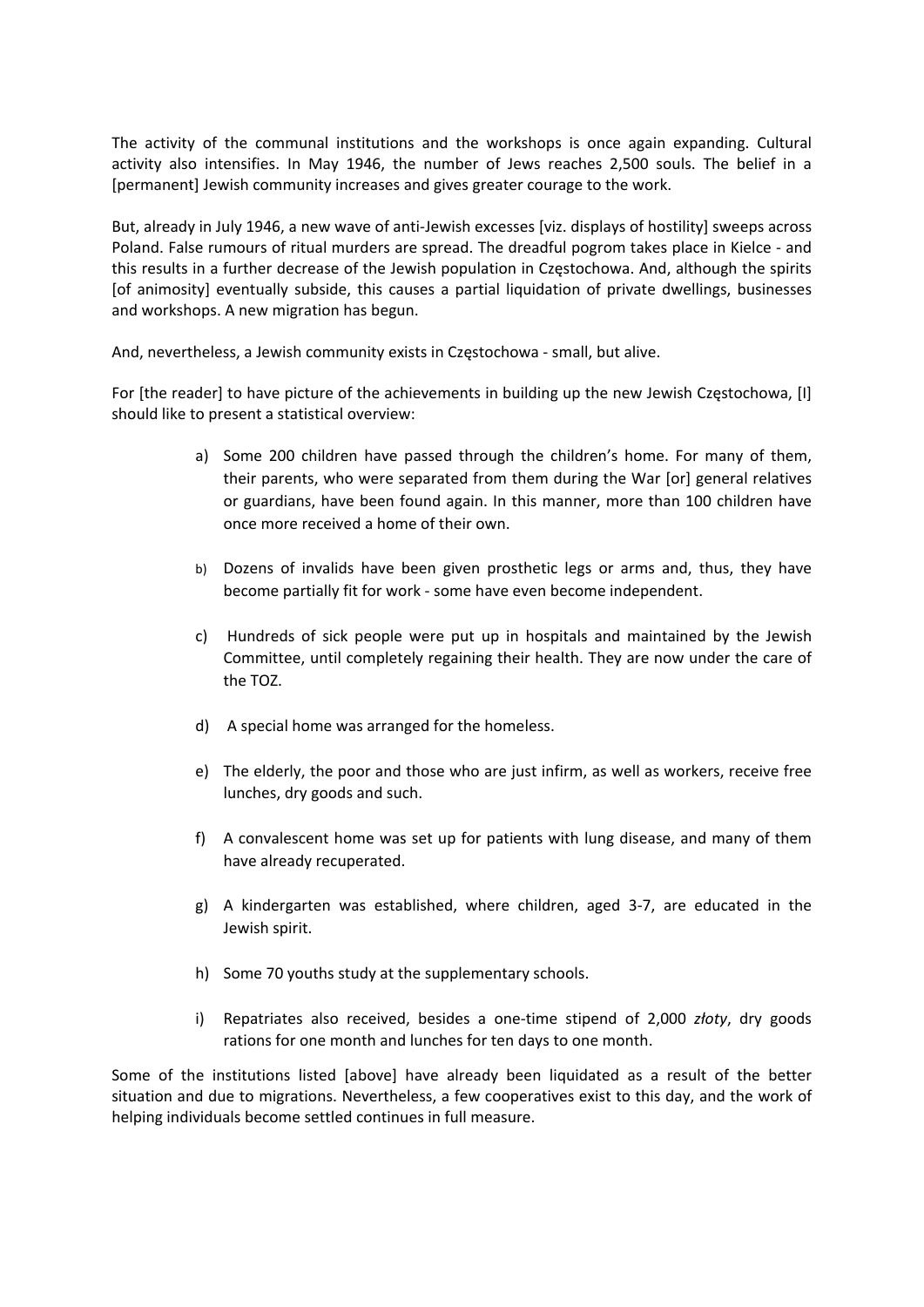

*A mechanical workshop at the Jewish Committee's Crafts School*

We also see activity in cultural work in the new Częstochowa. Large memorial ceremonies were held on the anniversary of the Liberation in January 1946 and 1947.

In March 1946, a memorial ceremony was held on the third anniversary of the massacre of the Jewish intelligentsia. A solemn ceremony was held at the Częstochowa [Jewish] cemetery, at the unveiling of a huge memorial monument over their mass grave.



*Inauguration of the Zionist "Ichud" premises (Dec 1945) Staff at the Bund's workers' restaurant*





*The exhumation of those killed in the liquidation of the "Small Ghetto"*



*Transporting the [bodies of] the victims of 4th January 1943 from the "Small Ghetto" to the Jewish cemetery*



*The Jewish religious kitchen*



*The Jewish religious kitchen*